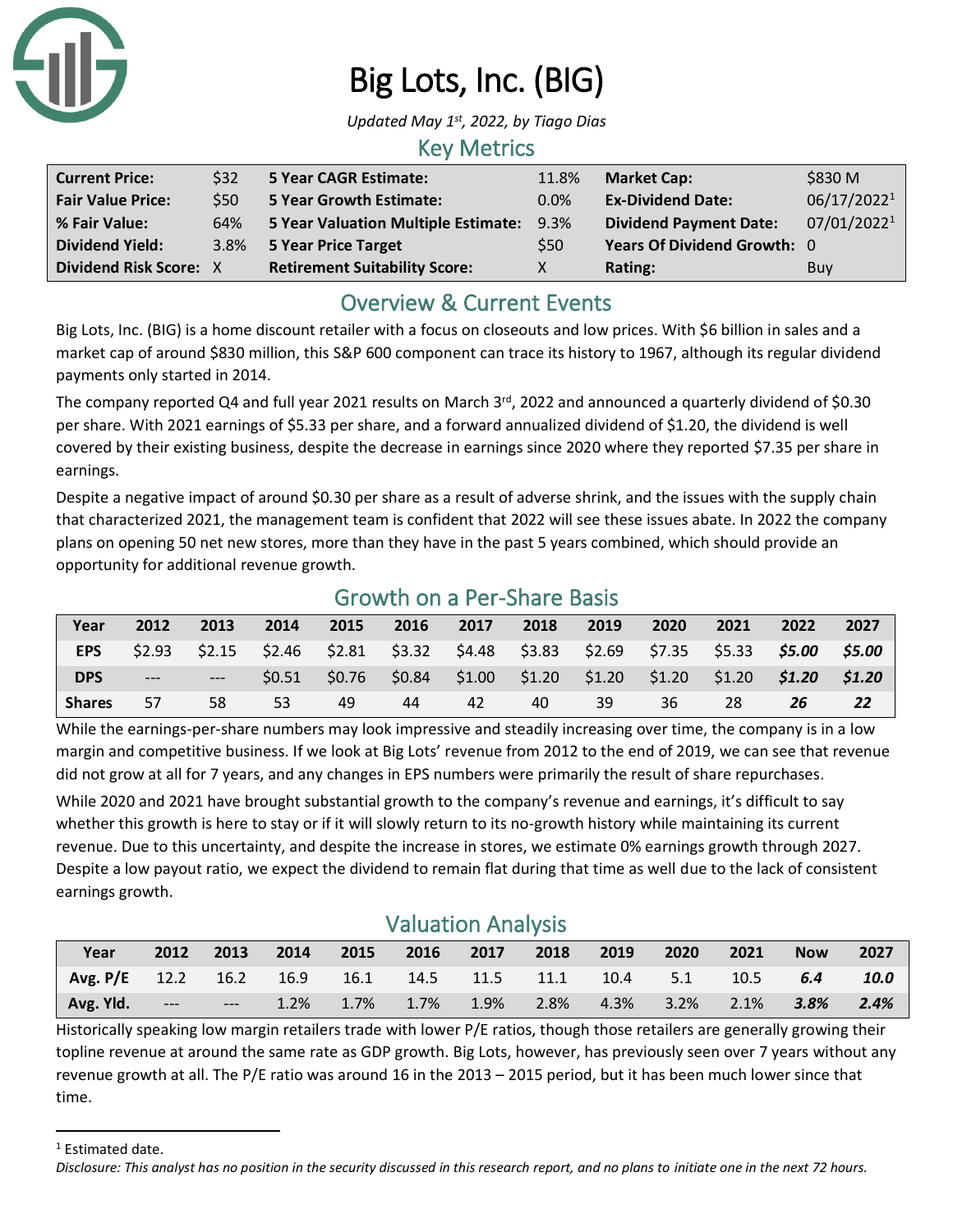

# Big Lots, Inc. (BIG)

#### *Updated May 1 st, 2022, by Tiago Dias*

While the stagnation in revenue growth is now in the past, given the enormous revenues that 2020 and 2021 brought to the company, the uncertainty around the consistency of that revenue means that we don't expect the company to be re-rated by investors to its previously lofty valuation. We are forecasting a fair value P/E ratio of 10. Even so, with shares trading at 6.4 times earnings, this implies the potential for a meaningful valuation tailwind.

## Safety, Quality, Competitive Advantage, & Recession Resiliency

| <b>Print</b> Year | 2012 2013 2014 2015 2016 2017 2018 2019 2020 2021 2022 2027 |  |  |                                            |  |  |     |
|-------------------|-------------------------------------------------------------|--|--|--------------------------------------------|--|--|-----|
| Payout            |                                                             |  |  | 21% 27% 25% 22% 31% 45% 16% 23% <b>24%</b> |  |  | 24% |

As a business revolving around closeouts, and low-price points, the company has an interesting countercyclical theme where it does better than usual during times of economic uncertainty. In such times its inventory acquisition becomes easier and cheaper, and its value proposition for clients becomes more attractive, resulting in noticeably better sales and margins, as seen in 2020 and 2021. As such it may prove to be an interesting part of a defensive and diversified portfolio for investors looking for a countercyclical company.

# Final Thoughts & Recommendation

Total annual return potential comes in at 11.8% per annum, driven by the 3.8% dividend yield and the potential for a sizable valuation tailwind. While the counterbalance against a downturn in the economy is a positive, the uncertainty of revenue growth is a concern. Shares earn a buy rating.



# Total Return Breakdown by Year

### [Click here to rate and review this research report. Your feedback is important to us.](https://suredividend.typeform.com/to/S0SIkB)

*Disclosure: This analyst has no position in the security discussed in this research report, and no plans to initiate one in the next 72 hours.*